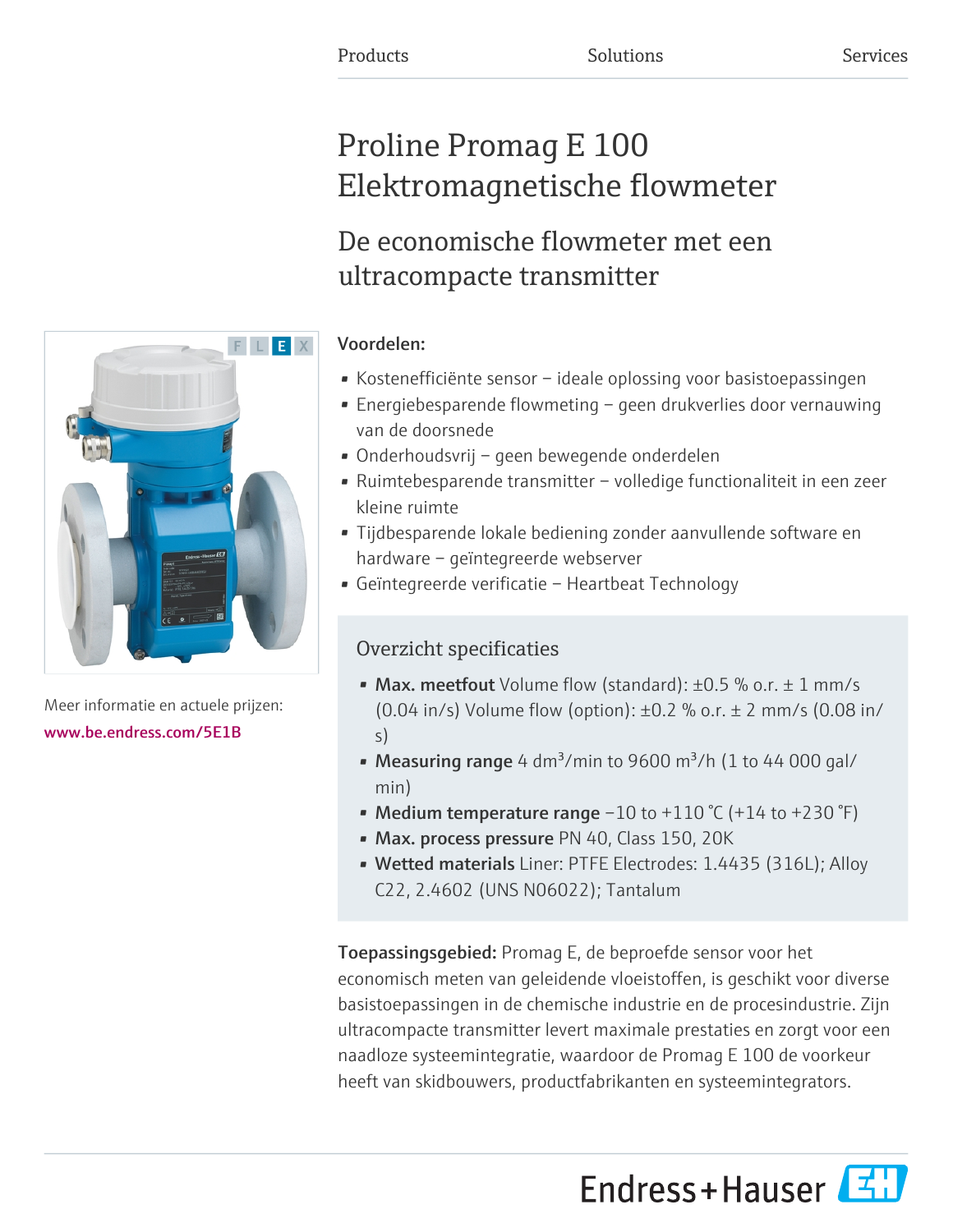Heartbeat Technology waarborgt de compatibiliteit en de procesveiligheid.

### Kenmerken en specificaties

#### Liquids Meetprincipe

Electromagnetic

#### Product headline

The economical flowmeter with an ultra-compact transmitter. Fully suitable for basic applications in the chemical and process industry.

#### Sensor features

Cost-effective sensor – ideal solution for basic requirements. Energy‐ saving flow measurement – no pressure loss due to cross section constriction. Maintenance - free – no moving parts. Nominal diameter: max. DN 600 (24"). Ex approvals for Zone 2. Liner made of PTFE.

#### Transmitter features

Space-saving transmitter – full functionality on the smallest footprint. Time-saving local operation without additional software and hardware – integrated web server. Integrated verification – Heartbeat Technology. Robust, ultra-compact transmitter housing. Local display available.

#### Nominal diameter range

DN 15 to 600 (½ to 24")

#### Wetted materials

Liner: PTFE Electrodes: 1.4435 (316L); Alloy C22, 2.4602 (UNS N06022); Tantalum

#### Measured variables

Volume flow, conductivity, mass flow

#### Max. meetfout

Volume flow (standard):  $\pm 0.5$  % o.r.  $\pm$  1 mm/s (0.04 in/s) Volume flow (option):  $\pm 0.2$  % o.r.  $\pm$  2 mm/s (0.08 in/s)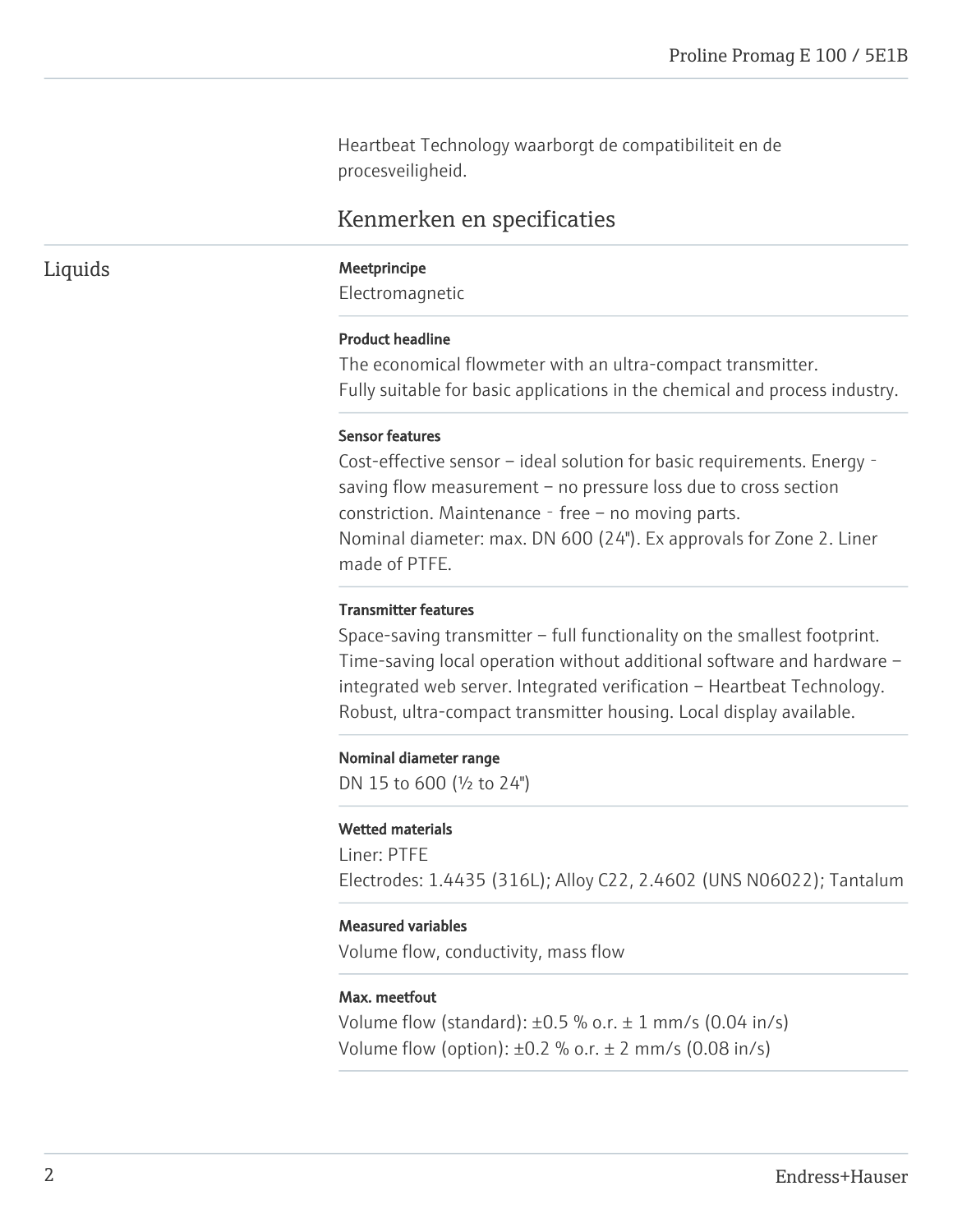### Liquids

#### Measuring range

4 dm<sup>3</sup>/min to 9600 m<sup>3</sup>/h (1 to 44 000 gal/min)

Max. process pressure PN 40, Class 150, 20K

Medium temperature range  $-10$  to  $+110$  °C ( $+14$  to  $+230$  °F)

Ambient temperature range  $-10$  to  $+60$  °C ( $+14$  to  $+140$  °F)

#### Sensor housing material

DN 15 to 300 (½ to 12"): AlSi10Mg, coated DN 350 to 600 (14 to 24"): Carbon steel with protective varnish

Transmitter housing material AlSi10Mg, coated

#### Degree of protection

IP67, type 4X enclosure

#### Display/Operation

4‐line backlit display available (no local operation) Configuration via web browser and operating tools possible

#### **Outputs**

4‐20 mA HART (active) Pulse/frequency/switch output (passive)

#### Inputs

None

#### Digital communication

HART, PROFIBUS DP, Modbus RS485, EtherNet/IP, PROFINET

#### Power supply

DC 20 to 30 V